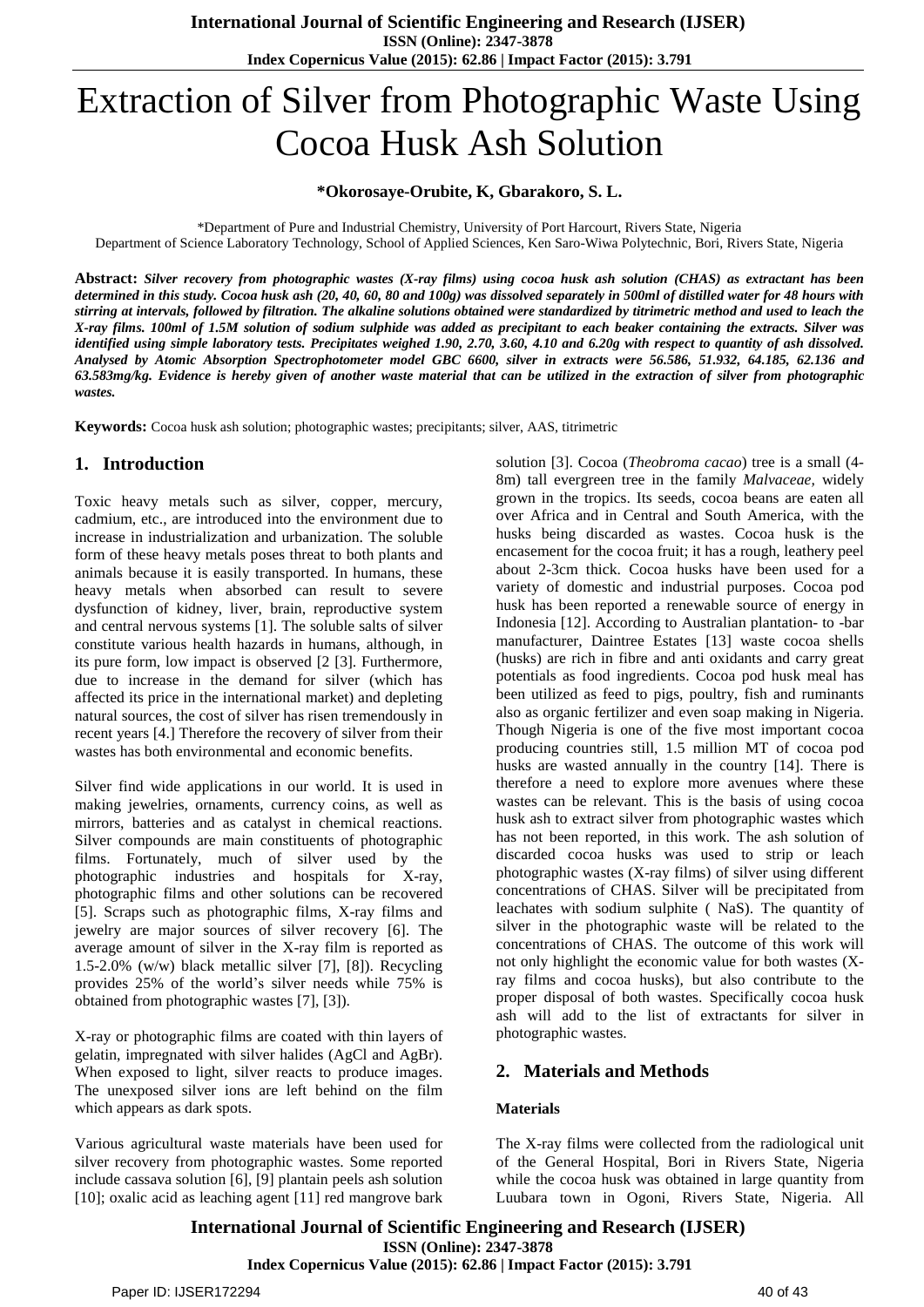chemicals and reagents used were of analytical grade. Model GBC 6600 Atomic Absorption Spectrophotometer was used.

#### **Sample Preparation Preparation of cocoa husk ash solution**

The cocoa husk obtained were cut into pieces, sun dried for 72 hours (3 days) at ambient temperature and further oven dried. They were ashed at temperature of 180<sup>º</sup>C for 4 hours using a muffle furnace. Ash of weight 20, 40, 60, 80 and 100 grams were weighed into five separate beakers. They were soaked in 500ml of distilled water and allowed to stand for 48 hours (2 days) with stirring at intervals. The resultant mixtures were filtered using Whatman filter paper to obtain Cocoa Husk Ash Solution (CHAS).

#### **Standardization of cocoa husk ash solution (CHAS)**

The pH values of each CHAS were determined using a pH meter and they were standardized by titrimetric method using 1M HCl is the titrant.

#### **Preparation of X-ray Films**

The X-ray films collected were washed with distilled water and wiped with cotton wool impregnated with ethanol and oven dried at 100<sup>º</sup>C for 15 minutes after which the films were cut into 4×4cm sizes.

#### **Extraction of Silver from X-ray Films**

X-ray films (equal quantity) were weighed and distributed into five (5) separate 500ml beakers. Thereafter 300ml of each extract was measured and added to the beakers labeled 20, 40, 60, 80 and 100g of CHAS. The beakers

# **3. Results and Discussion**

#### **Results**

were heated at  $100^{\circ}$ C for 55 minutes using a water bath with occasional stirring after which the extracts solutions were allowed to cool for 15 minutes. Then 100ml of 1.5M solution of sodium sulphide was added as precipitant to each beaker containing the extracts. The solutions were swirled and allowed to settle for 15 minutes precipitate formed were allowed to dry overnight at ambient temperature.

#### **Test for Ag<sup>+</sup>**

The extracts were tested for silver using streak test with  $HNO<sub>3</sub>$  and KCl.

#### **AAS Analysis**

#### Sample Digestion

The extracts obtained were digested using nitric acid and perchloric acid mixed in the ratio 4:1. Then 20ml of the acid was measured and added to each extract then heated at  $80^{\circ}$ C for 20 minutes and filtered into a 50ml volumetric flask. This was used as the stock solution for the AAS analysis.

The silver lamp (hallode cathode lamp) sensitive to only silver was used. Each sample was placed in a test tube and the capillary tube of the AAS machine was put into one. The flame was put on, the sample aspirated into the flame and atomized. Hence, excited atoms which are silver in the sample absorbed the emitted light from the lamp and on return to grand state emitted light which was transduced and quantified as a concentration of silver present. The procedure was repeated for all the samples.

| Weight of CHA<br>$dis solved(g)$ in 500ml | Conc. Of         | Titres $(cm3)$ |          |       | Vol. of                     | Conc. Of        |                       |
|-------------------------------------------|------------------|----------------|----------|-------|-----------------------------|-----------------|-----------------------|
|                                           | Acid used<br>(M) | 1ST            | $2^{ND}$ | 2RD   | Acid used<br>$\text{ (cm)}$ | CHAS $(g/cm^3)$ | $H_{\rm n}$ H of CHAS |
| 20.00                                     | 00.1             | 12.10          | 11.90    | 12.00 | 12.00                       | 0.48            | 10.50                 |
|                                           |                  |                |          |       |                             |                 |                       |
| 40.00                                     | 00.1             | 18.40          | 18.30    | 18.10 | 18.20                       | 0.72            | 10.80                 |
| 60.00                                     | 1.00             | 23.20          | 23.40    | 23.50 | 23.37                       | 0.94            | 11.10                 |
| 80.00                                     | 00.1             | 27.60          | 27.80    | 27.80 | 27.73                       | 1.11            | 11.10                 |
| 100.00                                    | 00.              | 35.20          | 35.40    | 35.20 | 35.27                       | 1.41            | 11.30                 |

**Table 1:** Titre values, <sub>P</sub>H, and concentration of CHAS

**Table 2:** Weights of extracts obtained from films and concentration of silver in extracts

| Conc. Of CHAS $(mol/cm3)$ | Vol. of CHAS $(cm3)$ | Amount of<br>Extract $(x10^3$ mg) | Conc.of silver<br>(mg/Kg) |
|---------------------------|----------------------|-----------------------------------|---------------------------|
| 0.48                      | 300.00               | 1.90                              | 56.586                    |
| 0.72                      | 300.00               | 2.70                              | 51.932                    |
| 0.94                      | 300.00               | 3.60                              | 64.185                    |
|                           | 300.00               | 4.10                              | 62.136                    |
| .41                       | 300.00               | 6.20                              | 63.583                    |

**International Journal of Scientific Engineering and Research (IJSER) ISSN (Online): 2347-3878 Index Copernicus Value (2015): 62.86 | Impact Factor (2015): 3.791**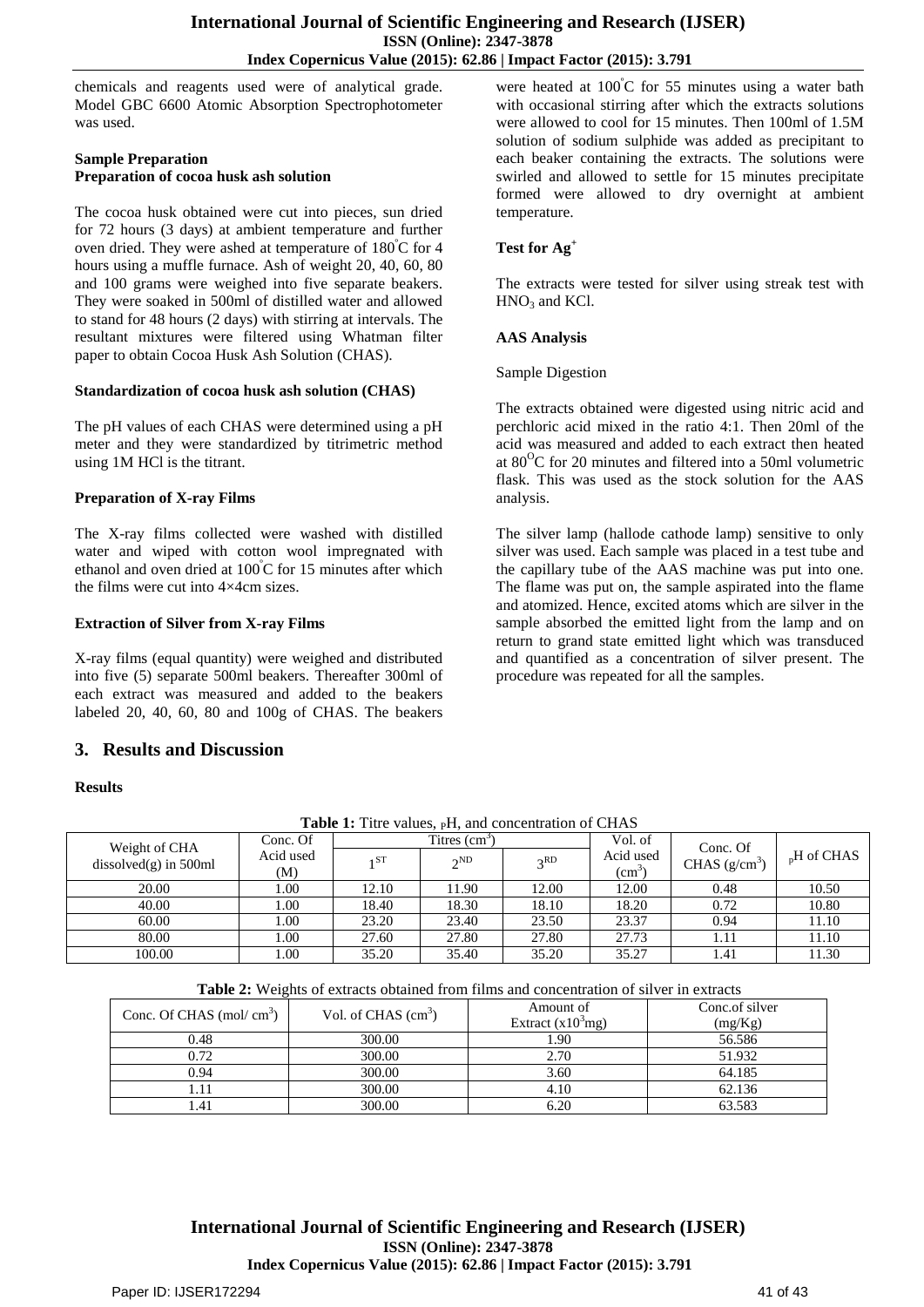

**Figure 1:** Percentage of Ag ions in extract

## **4. Discussion**

#### **Concentrations and pH of CHAS**

The pH values obtained for the different grams of cocoa husk ash dissolved are shown in Table 1. The pH ranged from 10.50 – 11.30 an obvious indication of alkalinity. They are in agreement with previous studies on plant ash solutions [3] and Orubite and Jack [10].

Plant ash contains potassium and sodium and calcium which dissolve in water to give alkaline solutions [15].

Table 2 is result obtained from standardizing the ash solutions.

Concentrations of CHAS obtained were 0.48, 0.72, 0.94, 1.11 and  $1.4$ g/cm<sup>3</sup> for dissolved ash, 20, 40, 60, 80, and 100g respectively. This clearly shows that increase in quantity of ash got more concentrated solution as expected. More ash in solution means more constituent ions hence the higher concentration.

#### **Test for Ag<sup>+</sup>**

The appearance of a milky precipitate was observed as a proof for the presence of silver in the products obtained.

#### **X-ray Films Extracts**

The weight of precipitates obtained from precipitation with NaS is shown in table 2. The grams of extracts increased progressively as quantity of ash increased. i.e. 1.90, 2.70, 3.60, 4.10 and 6.20g of extracts were obtained for 20,40,60,80, and 100 grams of ash respectively. As more ash was added, concentration of CHAS increased and there were more  $Ag<sup>+</sup>$  ions to react with the precipitant. Hence quantity of ash dissolved, showed dependence on the amount of extract obtained.

#### **AAS analysis**

The concentration of silver ions in the extracts as measured by the AAS instrument is presented in table 2. The values confirm that CHAS actually stripped the film of silver. Of course the AAS instrument measured the

exact amount of silver in the extracts because silver lamp, sensitive to only silver was used. The concentration of silver present also raises environmental concern as they were far above the specified amount of 1-5 μg/litre [16]. In aquatic plants, 130μg Ag/litre is capable of causing a retardation of growth [17].

Amount of silver in the extracts increased as concentration of CHAS increased. The percentage of silver in the extracts was calculated as shown in fig. 1. It can be deduced form the plot that percentage of silver obtained from the different extracts decreased as the concentration of CHAS increased. Therefore the observation that more extracts were obtained in higher concentration of CHAS does not portray that more silver ions were extracted. The ratio of Ag ions to grams of extracts obviously decreased as CHAS concentration increased. Fig. 1 also reveals that impurities form higher percentage of the extracts and that percent impurity increased as concentration of CHAS increased. This trend was reported in previous works [13] and [10]. The chelating properties of Ag and subsequent formation of the Ag (OH)  $_2$ <sup>2+</sup>complex ion once more is credited for the reduction of free  $Ag^+$  ions for detection by the AAS instrument.

# **5. Conclusion**

Cocoa husk ash has been used as extractant for the recovery of silver from X-ray films. An increase in the amount of CHA causes a corresponding increase in both concentration of CHAS and pH. Higher concentrations of CHAS are efficient in the stripping process than lower concentrations. However the percent purity of the extracts decreased as CHAS concentration increased. Therefore, the use of higher concentration of CHAS is recommended for stripping X-ray films of silver before they are discarded. While relatively pure silver can be obtained using lower concentrations of CHAS.

#### **References**

- [1] Chen, J. P. and Lim, L. L. (2002). Key factors in chemical reduction by hydrazine for recovery of precious metals, *Chemosphere,* **59**: 363-370.
- [2] Jariwala, S., Himanshu, Y. and Padhya, J. (2015). An overview of physibility of silver particle in

**International Journal of Scientific Engineering and Research (IJSER) ISSN (Online): 2347-3878**

# **Index Copernicus Value (2015): 62.86 | Impact Factor (2015): 3.791**